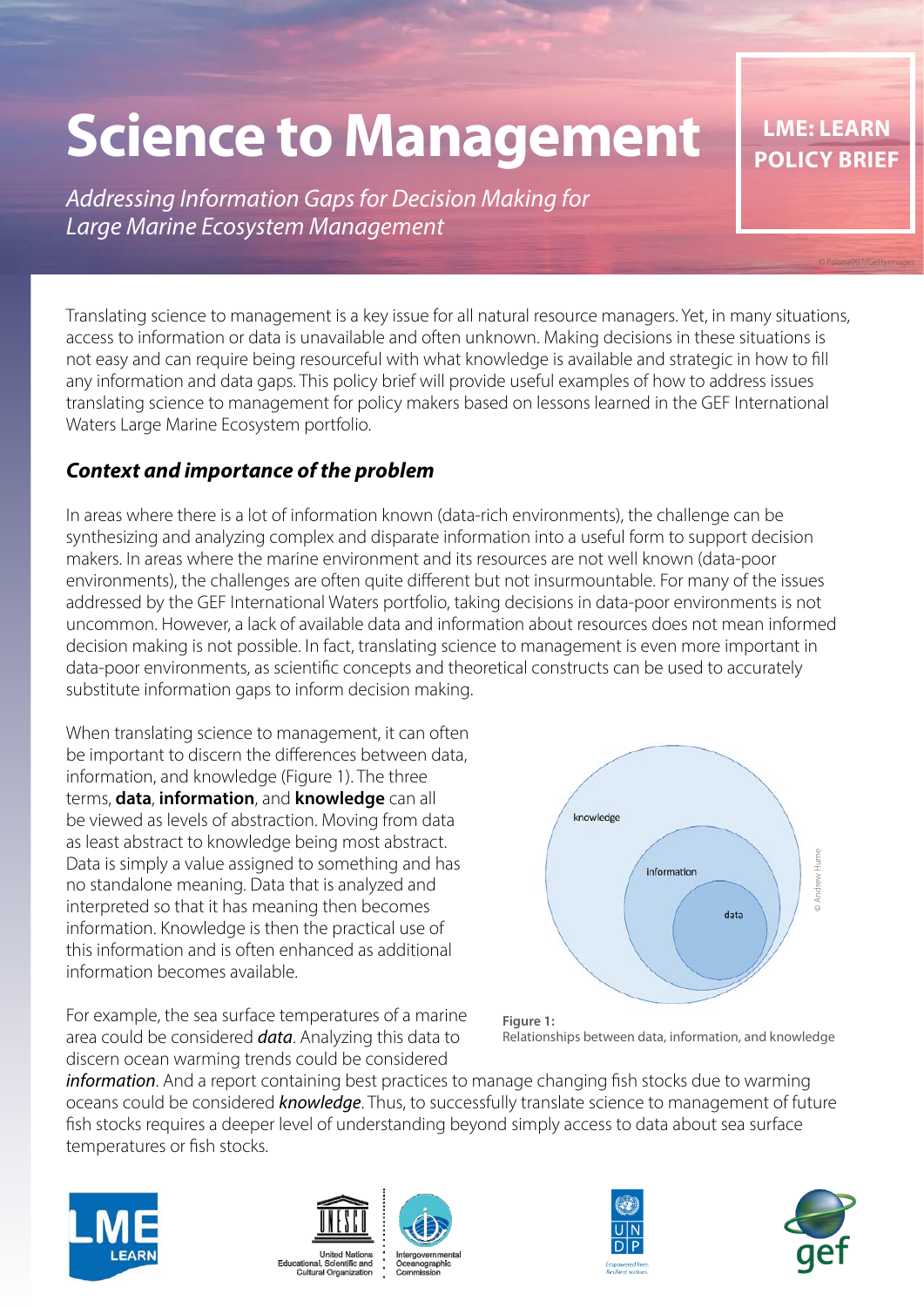#### *Critique of Policy Options*

Translating science to management first starts with recognizing what key data or information is critical for taking a specific management decision on a natural resource or an issue but does not yet exist and may require effort to collect. This often involves a brief discussion with experts and local stakeholders familiar with the issue. Based on an initial review of available information, it is important to then distinguish between **perceived information gaps** and **actual information gaps**.

A perceived information gap includes situations where data may not be immediately available but may be available elsewhere in the region/globe or sometimes can be extracted from within other types of information. Talking with technical experts, academic institutions, and local experts, may help advise on if an information gap is perceived or a real gap. It is often the

# FILLING INFORMATION GAPS IN PALAU

To support implementation of Palau's National Marine Sanctuary (PNMS), marine resource managers relied on research institutions and academic literature to make informed decisions in absence of available reef fish stock data. Synthesis of known datasets, proxy data, and regional research from the Pacific Islands Forum Fisheries Association was critical to inform initial decisions. The government also commissioned new targeted research to better understand the domestic fisheries economy.

Palau, like many Pacific Island nations, have generations local community expertise managing marine resources. For example, the Palaun concept of 'Bul', a customary type of marine closure, is informed on the health of local fish stocks. This customary practice has been adopted as a critical part of both the design of protected area locations and overall policy implementation.

case that a perception of an information gap may not actually prevent a decision being taken. For many situations a substitute or proxy set of information can still be used to make an informed decision. For example, substituting local unknown seagrass species composition with studies from similar habitats in the region in order to inform conservation measures.

*"The fundamental reality driven by the nature of scientific research itself, is that even in the best-funded programmes in the wealthiest countries there will probably never – within useful time scales for planners and managers – be enough scientific (which usually means quantitative) data for the development and implementation of rigorous management plans for those systems, on the best scientific principles."* 

Recognizing what data or information is missing to inform resource management decision is a critical first step. For many issues, there is likely similar scientific evidence either for another region or similar species/ resource that can inform management purposes. Local and regional academic institutions can often be a valuable partner to understand the realm of information options available. And with many remote sensing and other passive technologies coming online, the number of information gaps that truly lack essential information are declining.

Another valuable potential source of information is the local community that relies on a natural resource. By engaging with the local community, valuable

information can often be revealed that might not otherwise be readily available. In these circumstances it is important to recognize that data may present itself as either qualitative (i.e. data that is typically nonnumerical approximations or categorizations and cannot physically be measured) or quantitative (i.e. physical measurements). Qualitative data, such as interviews and survey responses, is equally scientific and often very useful to inform management decisions. For some issues, it's also good to remember that remotely sensed quantitative data, such as satellite imagery, may be freely available but managed by organizations elsewhere around the world. It will often be in a resource manager's best interest to invest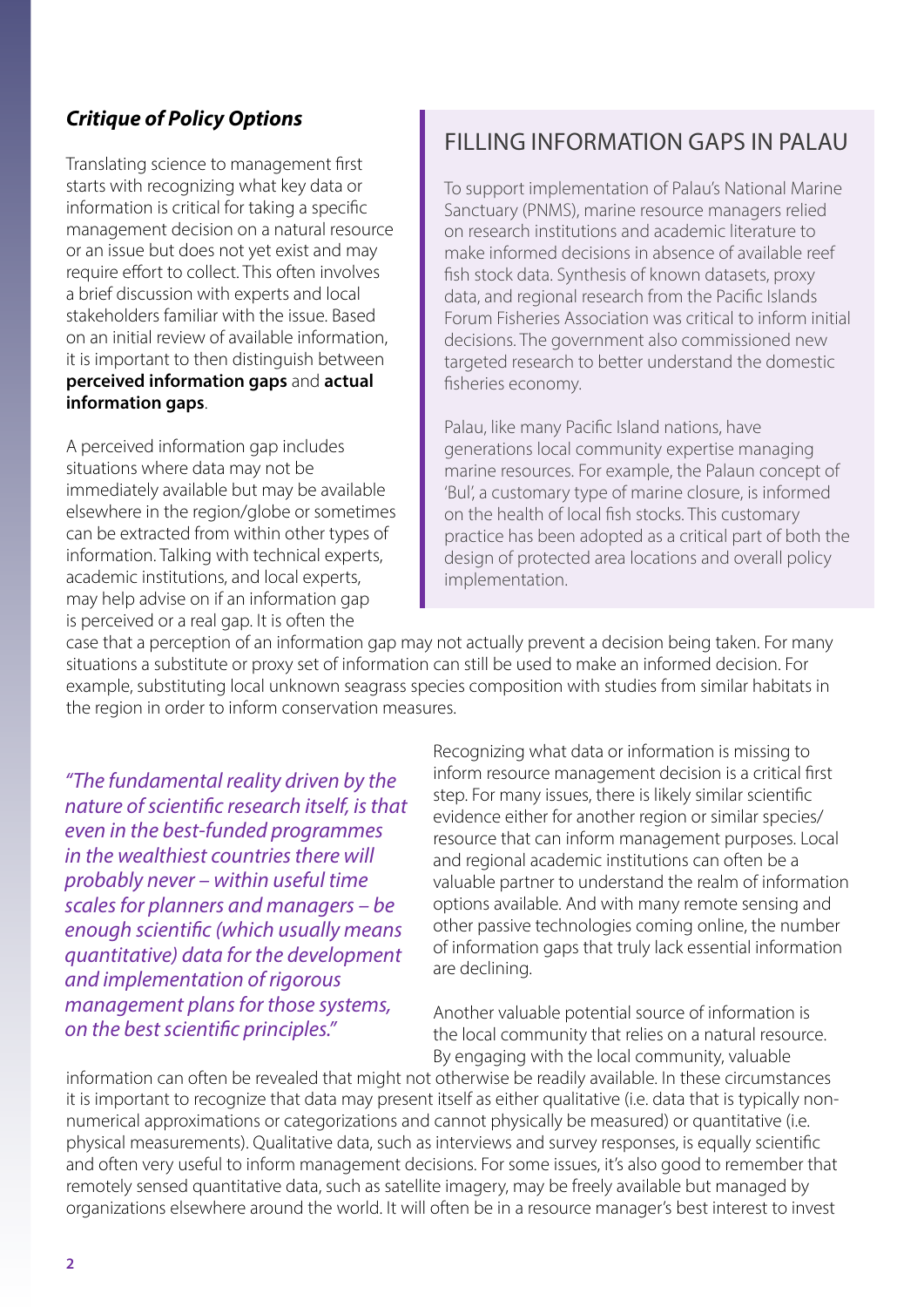time understanding the information options available to them first before deciding to collect primary data. It is nearly always the case that there is sufficient information (qualitative and quantitative data) to take initial management decisions while more (or better) information is collected.

In certain situations, a lack of data to translate science into management is an important barrier for taking even initial policy action. In these truly data-poor environments, a lack of information about a marine resource still should not necessarily result in a lack of action. In many of the world's Large Marine Ecosystems, sound decisions are often being taken following a precautionary approach.

#### *Taking a Precautionary Approach:*

It is often the case that resource managers do not have enough time or money to collect primary data to fill an information gap. In these common situations, it is best to take a precautionary approach based on the best scientific advice available, even if it is very limited information. The precautionary approach states that a modest action taken as a precaution to mitigate an issue based on good judgement will nearly always be less costly and have a positive impact than no action at all over the long term. In other words, a precautionary approach involves taking cautious action based on the best information available at the time to avoid a situation of no action that may accidently allow serious or irreversible harm to natural resources to occur, such as passing an ecosystem threshold or tipping point.

A precautionary approach should be based on scientific advice, especially when the science may not be exactly applicable to the local circumstances. If the specific area lacks sufficient scientific data, it is often incorrect to assume this is the equivalent of a lack of information. Examining adjacent (or even far away) but similar marine environments can often be a valuable source of information to infer information for the local issue being addressed. Even if time or money is insufficient to collect qualitative or quantitative data, investing limited time to understand what information may be readily available to inform a precautionary approach is still prudent.



# *Targeted versus Scientific Research:*

If it is decided that primary data collection is the best path forward to inform management, targeted research<sup>\*</sup> can be employed, but is often very time and resource intensive. Targeted research can differ slightly from scientific research as the former is aimed at answering a specific problem, while the latter

<sup>.............................&</sup>lt;br>An important clarification - targeted research discussed here should not be confused with the GEF Scientific and Technical Advisory Panel (GEF STAP) Targeted Research policy for GEF Operational Strategies, though they share similar concepts.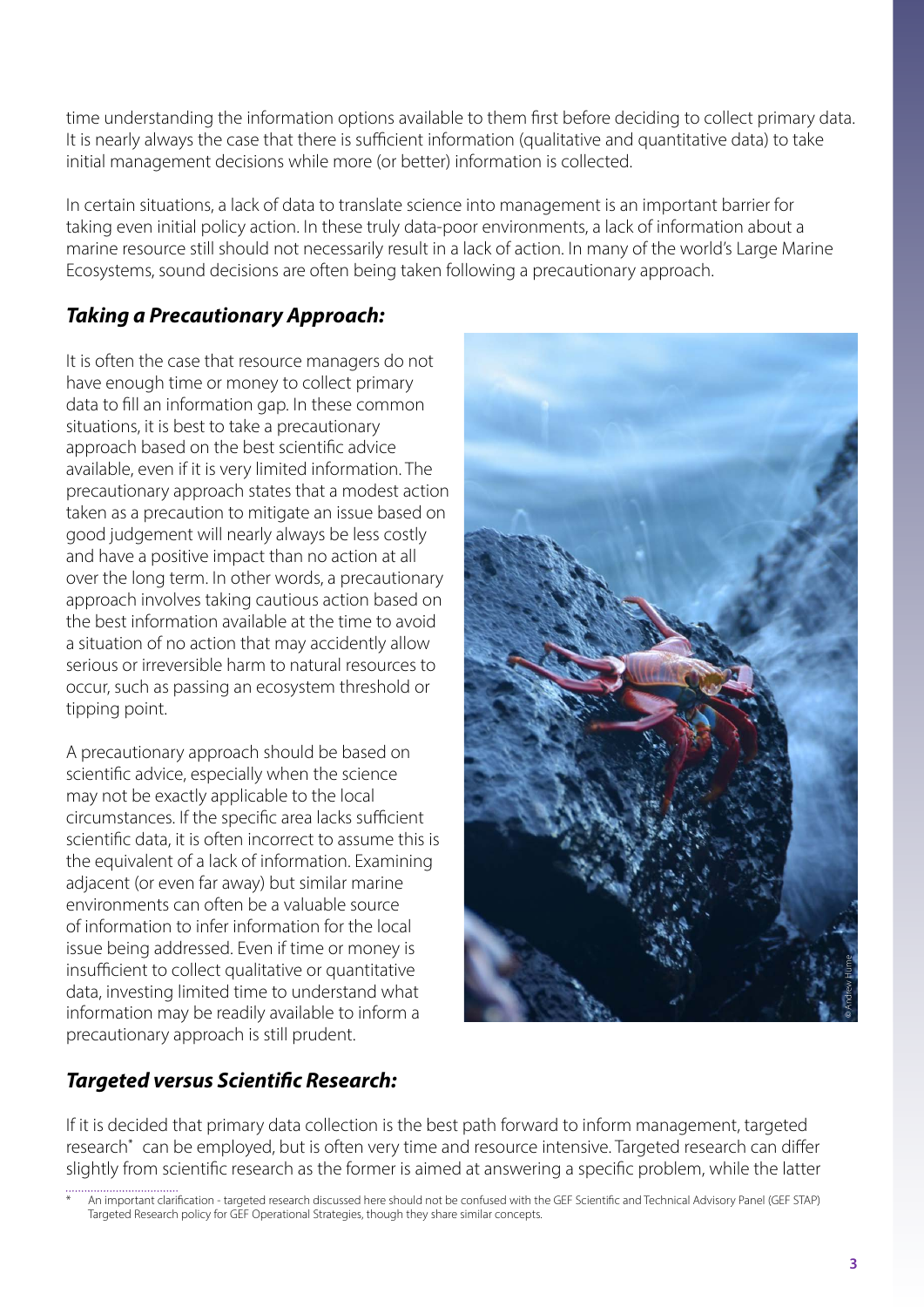is often aimed at advancing scientific knowledge. The audience for the two types of research differ too. Targeted research is often communicated to decision makers, stressing results and data-based policy recommendations, while scientific research focuses on peer-reviewed academic journals. While dissimilar in several ways, the two types of research are not mutually exclusive. The results of either approach should be transferrable and abide by high quality standards of research design, methodology ethics.

#### *Building Transparency and Trust:*

Data-based decision making provides transparency and can build trust with the community, especially when local stakeholders are involved in the data collection or monitoring process. The collection or production of data does not always come from scientists and academic institutions. In fact, many targeted research projects often are led by local non-government organizations, community groups, and local government agencies. Engaging with local stakeholders to design, implement, and long-term collect and monitor data for natural resource management can go a long way towards building transparency and trust into policy decision making processes. Additionally, such local buy in can promote sustainability of results past a single intervention as local data collection programs slowly become mainstreamed.

Long-term data collection is also a powerful tool for measuring impact and a critical set of information to adaptively manage any natural resource. Committing to long-term data collection provides a set of indicators that are consistently measured over time. This provides decision makers with both the current information on a natural resource or issue, but more importantly, how the natural resource or issue has changed. Thinking critically upfront about baseline measurements that will be used to compare future monitoring indicators against can ensure policy makers have the right information to translate science to management on an ongoing basis as part of adaptive management principles.

# **Policy Recommendations:**

Successful translation of science to management can be the difference that ensures proper long-term management. Understanding how to access data and information and make use of what's available to take informed decisions is generally a good policy practice. Considering the below policy recommendations can help decision-makers better translate science to effective management.

- **I** Assess readily available data, information, and knowledge before taking any action. Scientific data is not always quantitative and can often include valuable qualitative context.
- **I** Distinguish between perceived information gaps and real information gaps. Data may not be immediately available but may be available elsewhere in the region/globe that can be used as a proxy, or may be extracted from other information.
- N When faced with taking initial data-based management decisions, a minimum amount of qualitative and quantitative data is nearly always available for an initial decision while more or better data can be collected.
- N When short on time or money to collect primary data, it is best to take a precautionary approach based on available scientific advice. For addressing most natural resource management issues, this means a modest action based on good judgement will nearly always be less costly and have a positive impact over the long term than no action at all.
- **I** Data-based decision making provides transparency and can build trust with the community, especially when local stakeholders are involved in the data collection or monitoring process.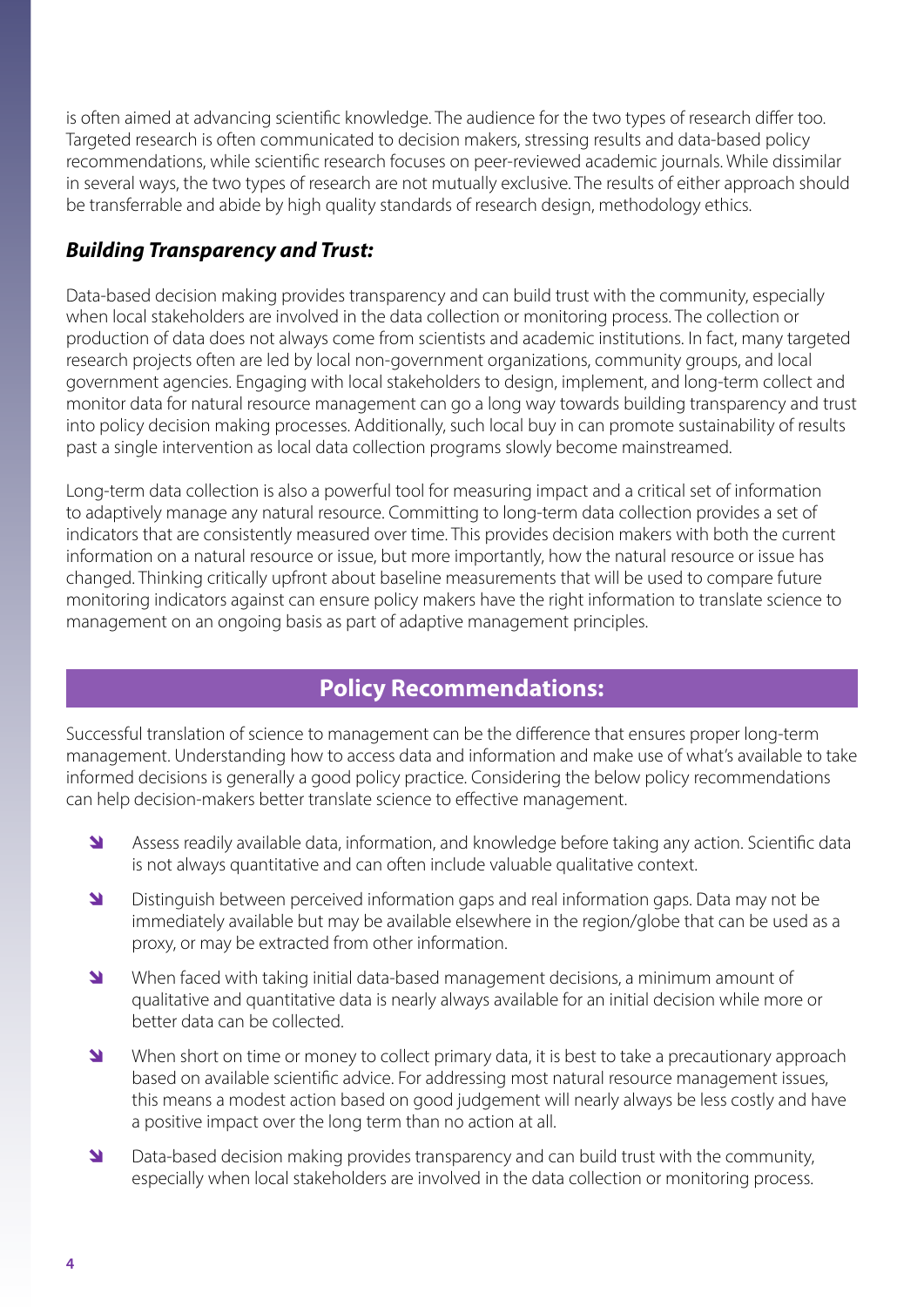# **Case Study: Bay of Bengal Large Marine Ecosystem:**



**Figure 2:**  Bay of Bengal Large Marine Ecosystem. Source: www.boblme.org

Bringing the governments of Bangladesh, India, Indonesia, Malaysia, Maldives Myanmar, Sri Lanka, and Thailand together to manage marine resources in the Bay of Bengal Large Marine Ecosystem (BoB LME) presented many situations where limited scientific information was available to inform resource managers (Figure 2). The development of the BoB LME Transboundary Diagnostic Analysis (TDA) provided a helpful methodology to guide the countries through a process of assessing what information was already available and what may require further effort. The BoB LME TDA acknowledged that two categories of information gaps were relevant to their LME managers. The first information gap dealt with information where there

is an actual lack of essential information that was preventing action, and filling the gap required financial resources. The second information gap was a perceived information gap that actually could be filled by considering proxy data, scientific studies, and discussions with local experts.

While the BoB LME TDA process was not intended to recognize and fill all possible information gaps in the BoB LME, it presented a first comprehensive assessment of all key national and transboundary marine resource challenges that countries needed to consider – both individually and collectively. The important role of national resource managers is making use of the TDA and similar transboundary assessments to understand what information is known and available to inform management immediately, and what information is unknown and important for managers to begin collecting.

When translating science to management in data-poor situations, the governments of the BoB LME embraced a precautionary approach towards management, promoting the concept that any informed action was often better than no action at all. This proactive science-based management approach was core to the BoB LME TDA, recommending that "*Management need to anticipate the possibility of ecological damage, rather than react to it as it occurs*."

For long-term success of a healthy BoB LME, ongoing translation of science to management will required establishing a robust monitoring framework based on common indicators at the subnational, national, and LME-wide level. This is captured in the BoB LME Strategic Action Program (SAP). The BoB LME worked closely with the Intergovernmental Oceanographic Commission of UNESCO (IOC-UNESCO) to design the data sources for on-going LMEwide monitoring needs. BoB LME resource managers are working with existing public

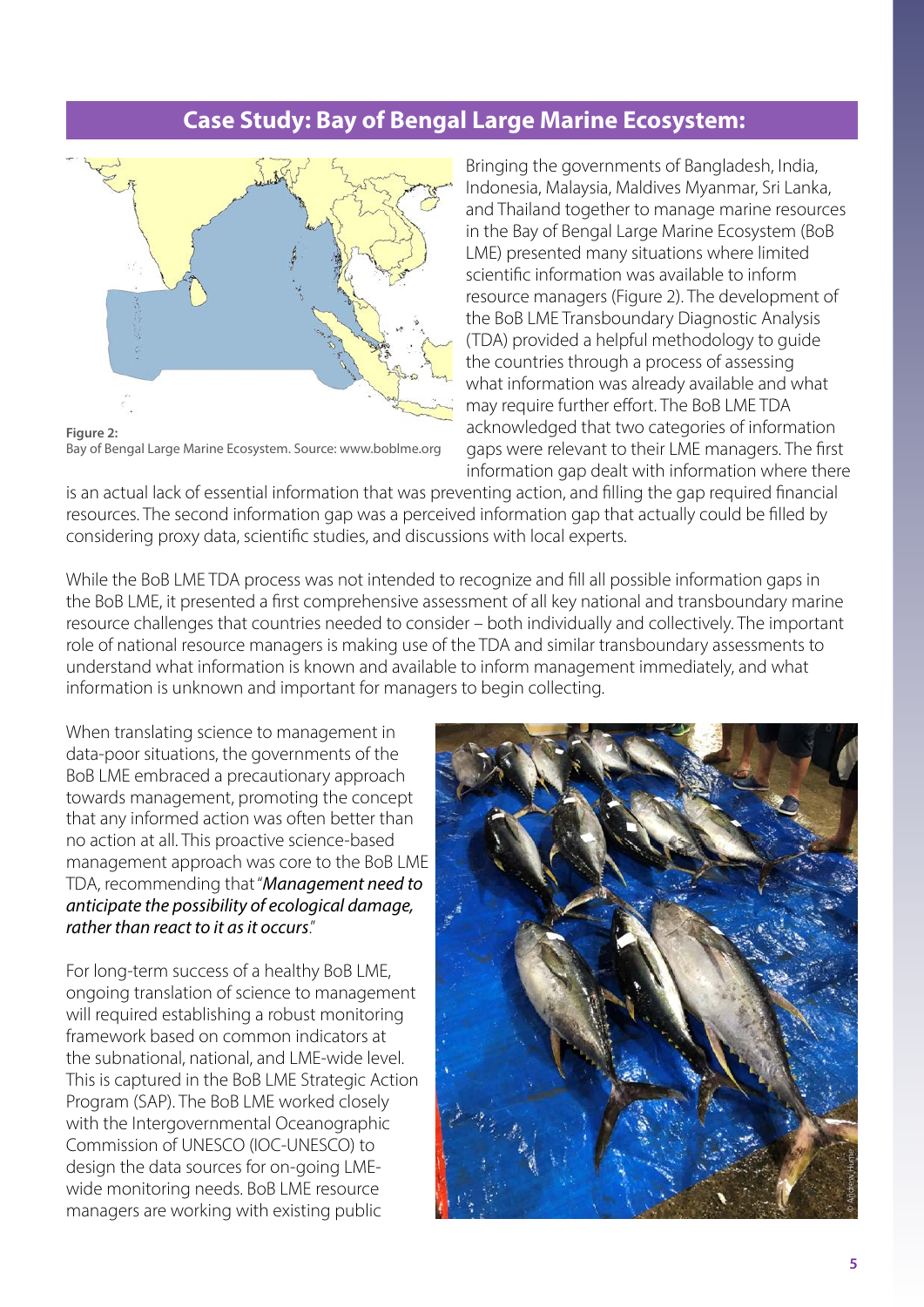databases maintained by a range of intergovernmental organizations, foreign governments, and academic institutions. The key publicly available data sources that are being used for ongoing monitoring of the BoB LME to inform future decision making include data on: a) remote sensed primary productivity; b) sea surface temperature; c) mapping cumulative human impacts in LMEs; d) fisheries catch and aquaculture; e) marine habitat mapping; f) modelling of nutrient inputs; g) deltas risk indices; h) coral reef monitoring; i) marine pollution, and; j) socioeconomic metrics.

These indicators do not represent the full range of data being collected, but rather the framework to support any translation of science to policy. Regional and national sources of data are then being used to enhance decision making at the national level. Importantly, BoB LME resource managers have established partnerships with these international institutions to ensure the necessary support and data remains publicly available.

#### **Case Study: Caribbean Large Marine Ecosystem:**

The Caribbean Large Marine Ecosystem project (CLME) consists of the Caribbean and Northern Brazil Shelf Large Marine Ecosystems (Figure 3). Collectively the project coordinates across 22 independent countries and 17 dependent territories of the USA, UK, France, and the Netherlands. The CLME has the largest number of maritime boundaries of all the LMEs. Translating science to management within and among a large number of governments represents a significant and persistent challenge for resource managers.



# **The CLME+ Region**

#### **Figure 3:**

CLME Regional Map. Source: www.clmeproject.org

Fisheries is a key economic driver for the CLME (and for many other LMEs too), especially large pelagic species. Having a solid baseline understanding of the fisheries sector in the CLME at both the national and regional level was critical for resource managers to make informed decisions to sustainable manage future fish stocks. The CLME project addressed this issue by working with key regional fisheries management organizations, including the International Commission for the Conservation of Atlantic Tuna (ICCAT). The CLME project partnered with ICCAT to update the information base of fish stocks that were emerging as commercially important but not under ICCAT jurisdiction, as well as understanding new pressures such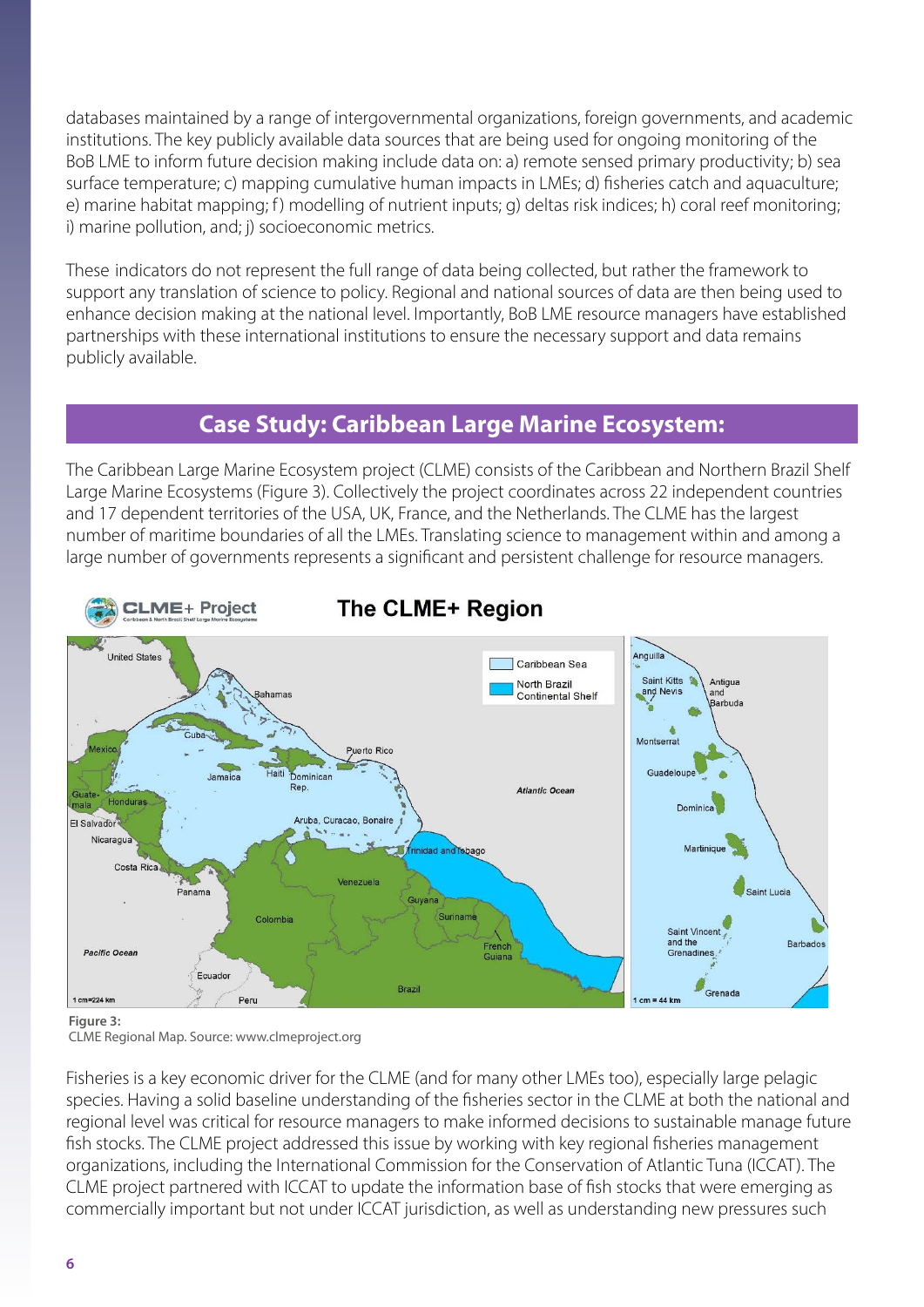as growth in recreational fishing. Through a stakeholder workshop, the project partners pulled together existing knowledge to develop an information base that would improve the collective understanding major large pelagic fisheries, including information on the nature and importance of recreational fishing activities. With such an information base in place, recommendations were developed to promoting ecosystem-based management (EBM) options to conserve commercially important large pelagic fish stocks.

The CLME Large Pelagic Fisheries workshop, in partnership with ICCAT, enabled individual nations to share existing knowledge, data, and scientific research, collectively improving all countries awareness for future management needs. Such information was also important to inform the CLME project TDA, including: a) filling information gaps regarding existing large pelagics data not under of ICCAT jurisdiction (i.e mahi mahi, blackfin tuna); b) using available data and information to inform the status of key regionallydistributed large pelagic species, and; c) understanding the importance of recreational fisheries in the region.

 This CLME fisheries case study is a good example of managers coming together to pool existing knowledge – both of the issue, but also sharing awareness of available data, scientific research, and non-government institutions that can help to fill information gaps. While each Caribbean island may have unique challenges that necessitate additional information to translate their existing science into management, all governments now have a minimum information base to initiate management. Had each country tried to manage their large pelagic fish stocks unilaterally, the likelihood for redundant primary data collection would have, wasting precious time and resources. When translating science to management in data-poor environments, it is often the case decision can still be taken based on the best available information – even if it is not immediately apparent data is available.

#### **References:**

- 1. Bay of Bengal Large Marine Ecosystem Project. 2015. Bay of Bengal Large Marine Ecosystem Project Strategic Action Programme. Food and Agriculture Organization.
- 2. Caribbean Large Marine Ecosystem Regional Transboundary Diagnostic Analysis. 2011. Prepared by the UNDP-GEF Caribbean Large Marine Ecosystem Project.
- 3. Food and Agriculture Organization. 2012. Bay of Bengal Transboundary Diagnostic Analysis, Volume 1: Issues, Proximate and Root Causes. Bay of Bengal Large Marine Ecosystem Project. Food and Agriculture Organization.
- 4. IW:LEARN TDA-SAP Methodology. Accessed online (2019): https://iwlearn.net/manuals/tda-sapmethodology/development-of-the-tda/collection-and-analysis-of-data-information/what-is-dataand-information
- 5. Lowndes, J., Best, B., Scarborough, C., Afflerbach, J., Frazier, M., O'Hara, C., Jian, N., Halpern, B. 2017. Our Path to Better Science in Less Time Using Open Data Science Tools. Nature Ecology & Evolution; Vol. 1(160)